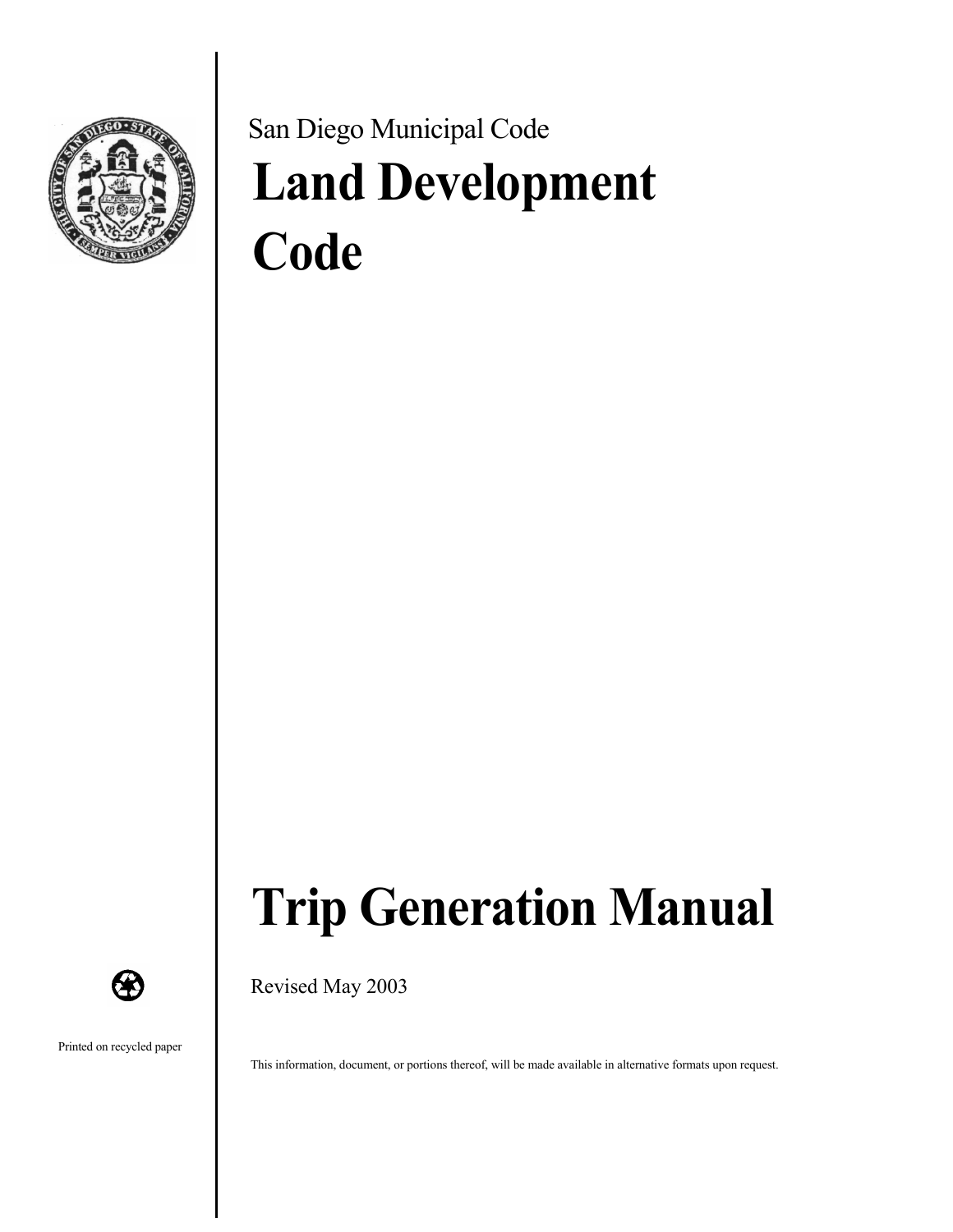### **TABLE OF CONTENTS**

| TRIP GENERATION LOOK-UP TABLE FOR SELECTED SIZES OF A  |  |
|--------------------------------------------------------|--|
| TRIP GENERATION LOOK-UP TABLE FOR SELECTED SIZES OF A  |  |
|                                                        |  |
|                                                        |  |
| TRIP GENERATION LOOK-UP TABLE FOR CENTRE CITY REGIONAL |  |
| TRIP GENERATION RATES FOR FACILITIES FINANCING         |  |
|                                                        |  |
|                                                        |  |
|                                                        |  |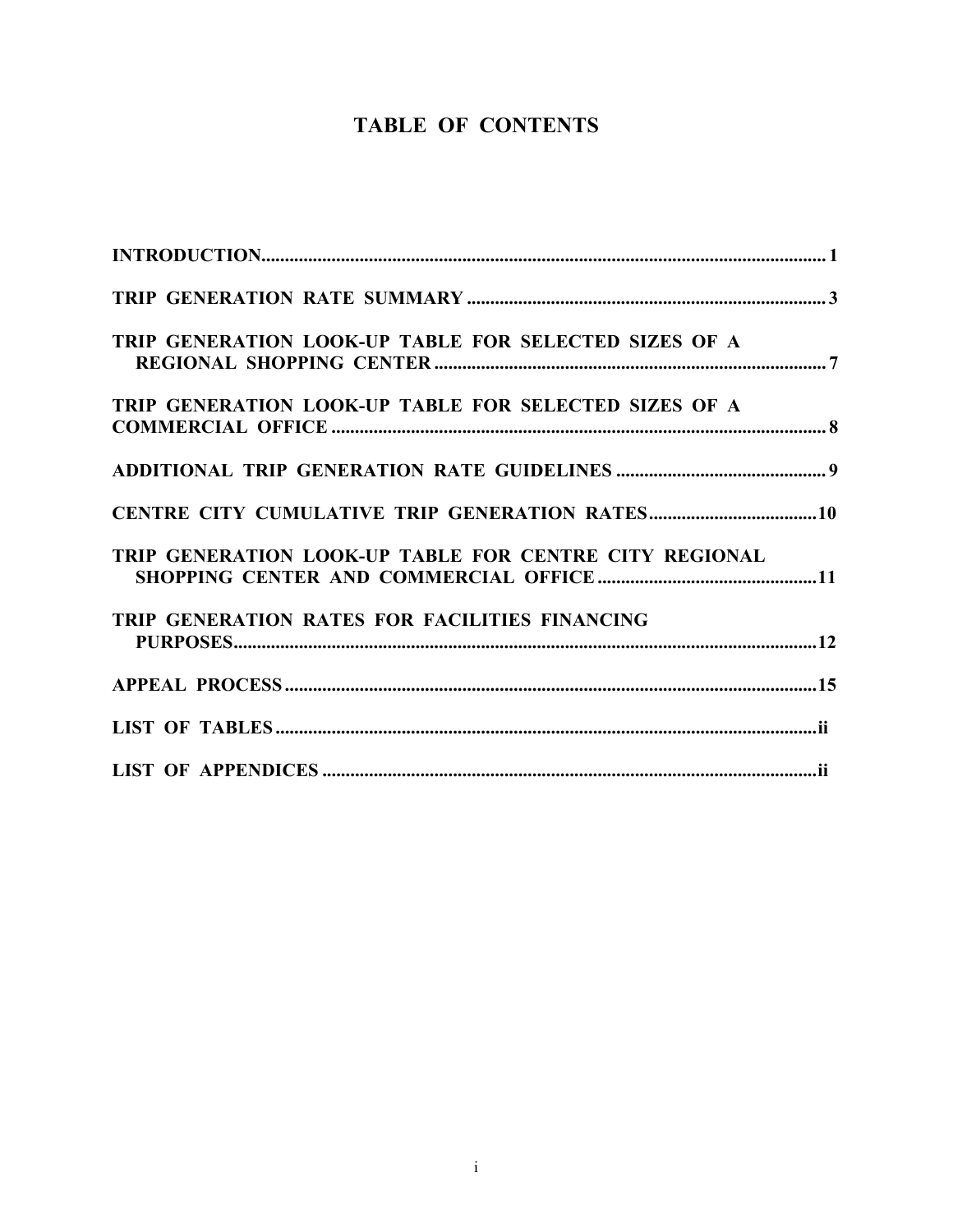### **LIST OF TABLES**

| 2. TRIP GENERATION LOOK-UP TABLE FOR SELECTED     |
|---------------------------------------------------|
|                                                   |
| 3. TRIP GENERATION LOOK-UP TABLE FOR SELECTED     |
|                                                   |
|                                                   |
| 5. CENTRE CITY CUMULATIVE TRIP GENERATION RATES10 |
| 6. TRIP GENERATION LOOK-UP TABLE FOR CENTRE CITY  |
| REGIONAL SHOPPING CENTER AND COMMERCIAL OFFICE 11 |
| 7. TRIP GENERATION RATES FOR FACILITIES FINANCING |
|                                                   |

### **LIST OF APPENDICES**

| C. DEFINITION OF LAND USE CATEGORIES FOR |
|------------------------------------------|
|                                          |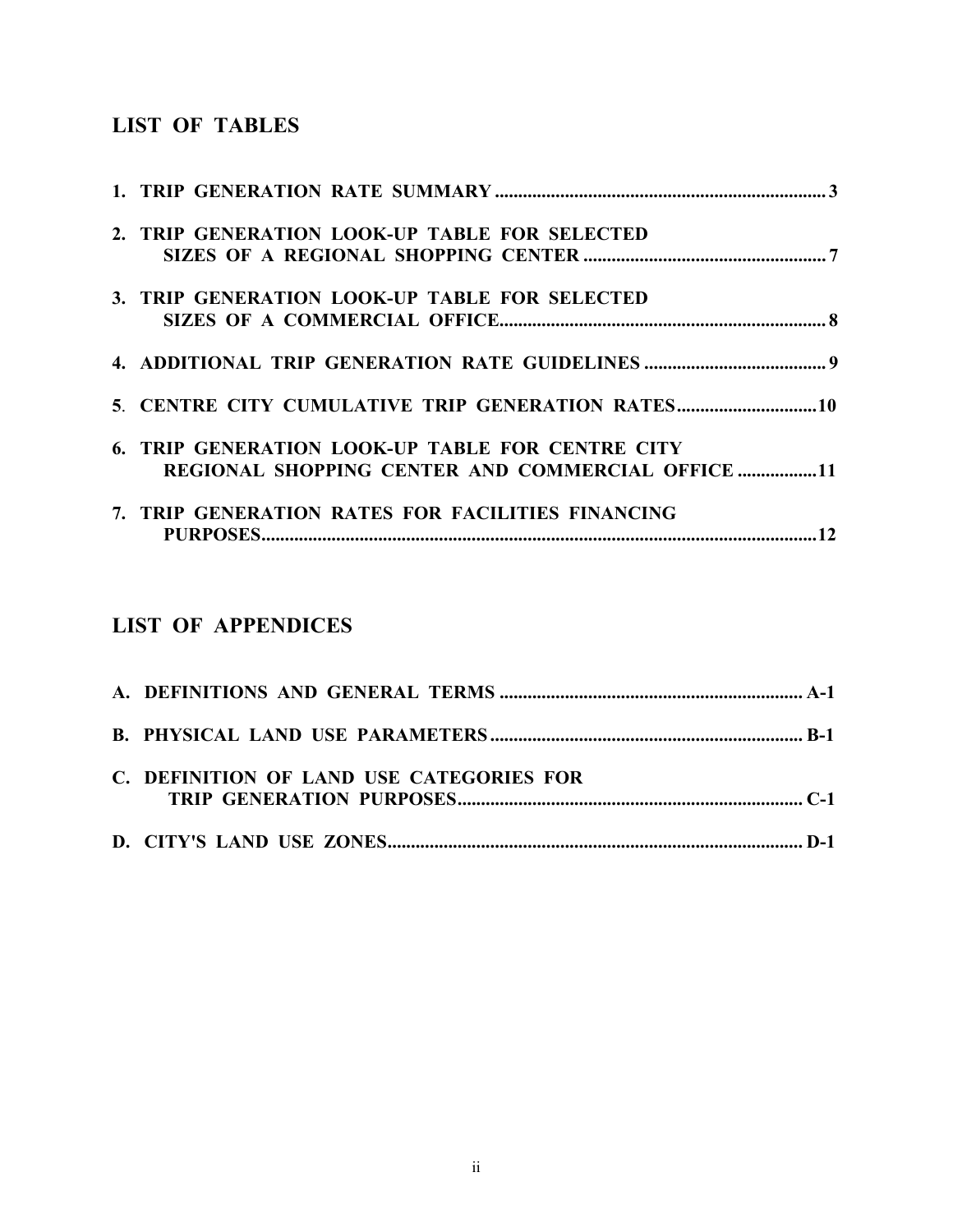### **INTRODUCTION**

The *Trip Generation Manual* is a collection of information about vehicular traffic that is generated by different land uses. This information is based on studies made to determine how many vehicles enter and exit a site devoted to a particular land use.

The process for a typical trip generation study includes a selection of several (usually four to seven) sites that can be categorized as having the same land use. Next, data regarding various characteristics of these sites is collected. Data collection varies according to the specifics of the subject land use. The collected data could include several different physical parameters attributed to the subject site such as location, lot size, structure size, number of employees, and other units of interest. Individual sites are isolated and traffic counters are placed at every entrance and exit point of these sites. The traffic counts are taken for a period of up to seven days. The results of these counts are compiled to determine daily and peak hour trip generation rates per the independent variable(s) for the subject use. Depending on the specific land use, the independent variable(s) may be square feet, acre, number of employees, dwelling units, rooms, etc. Additional data include the proportion of trips made in the morning and afternoon peak periods and the proportion of peak trips that entered and exited the sites.

The trip generation rates presented in this manual are the result of trip generation studies made by the City of San Diego, the San Diego Association of Governments (SANDAG), the Institute of Transportation Engineers (ITE), and other qualified sources. Where possible, local data was used. A task force made up of staff from the City of San Diego, SANDAG, and private consultants was created to provide input into the formation of this manual.

This manual includes the following information:

### **TABLE NO. DESCRIPTION**

- 
- **1 Trip Generation Rate Summary** This table includes rates or formulas for the calculation of driveway and cumulative trip generation rates (see Appendix A for definitions). It also includes percentage of trips for AM and PM peak hours. The proportion of trips entering and exiting the sites during the peak hours are also provided.
- **2 Regional Shopping Center** Studies show that the trip generation rate for a Regional Shopping Center depends on its size. However, since this relationship is not discrete, the trip generation rate for a Regional Shopping Center is represented as a logarithmic formula. The formula reflects that the number of trips do not increase proportionally to increases in the size of the Regional Shopping Center. Table 2 includes the calculated driveway and cumulative trip generation for selected sizes of Regional Shopping Centers.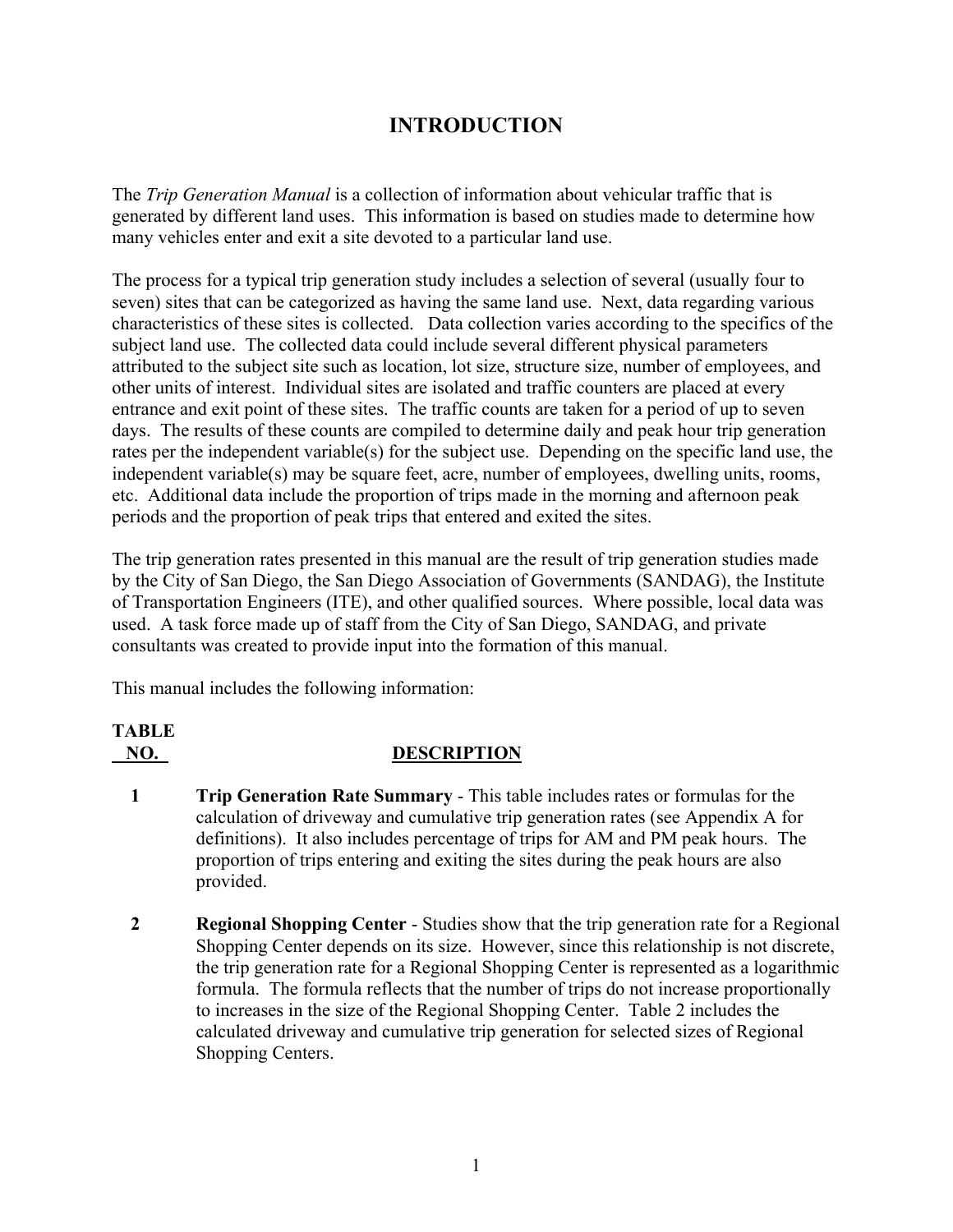# **TABLE NO. DESCRIPTION**

- **3 Commercial Office** Similar to Regional Shopping Centers, a logarithmic formula is used to determine the trip generation of office buildings. The formula calculates the trip generation rates that increase at a slower rate than the increase in the size of the Commercial Office. Trip generation for selected sizes of Commercial Offices is presented in this table.
- **4 Additional Trip Generation Rates** The trip generation rates obtained based on limited data for several specific land uses are included in Table 4. In absence of other information available, these rates may be used as a reference for a similar land use elsewhere.
- **5 Centre City Cumulative Trip Generation Rates** The trip generation rates in the Centre City area are generally lower than the rates elsewhere in the city. This is due to higher share of mass transit in mode split, high density of land use, high proportion of "walk" trips, parking availability, and parking costs.
- **6 Centre City Trip Generation Look-Up Table** The logarithmic formulas for Regional Shopping Centers and Commercial Offices in Centre City are calculated for selected sizes.
- **7 Facilities Financing** The trip generation rates for the purpose of fee collection toward financing the required infrastructure are in this table.
- **Appeal Process**: The procedure to appeal a particular trip rate is included in the last section.
- **Appendices**: General terms, physical land use parameters, definition of land use categories for trip generation purposes, and the City's land use zones are provided in the appendices.
- **Other Resources**: Two other useful publications that assist in project traffic impact analysis are: the City's *Traffic Impact Study Manual*, prepared by the Transportation Development Section, Development Services Department; and the City's *Street Design Manual*. Both publications may be obtained from the Records Section of the Development Services Department, 1222 First Avenue, second floor.

### **TABLES 1-6 [NO CHANGE IN TEXT]**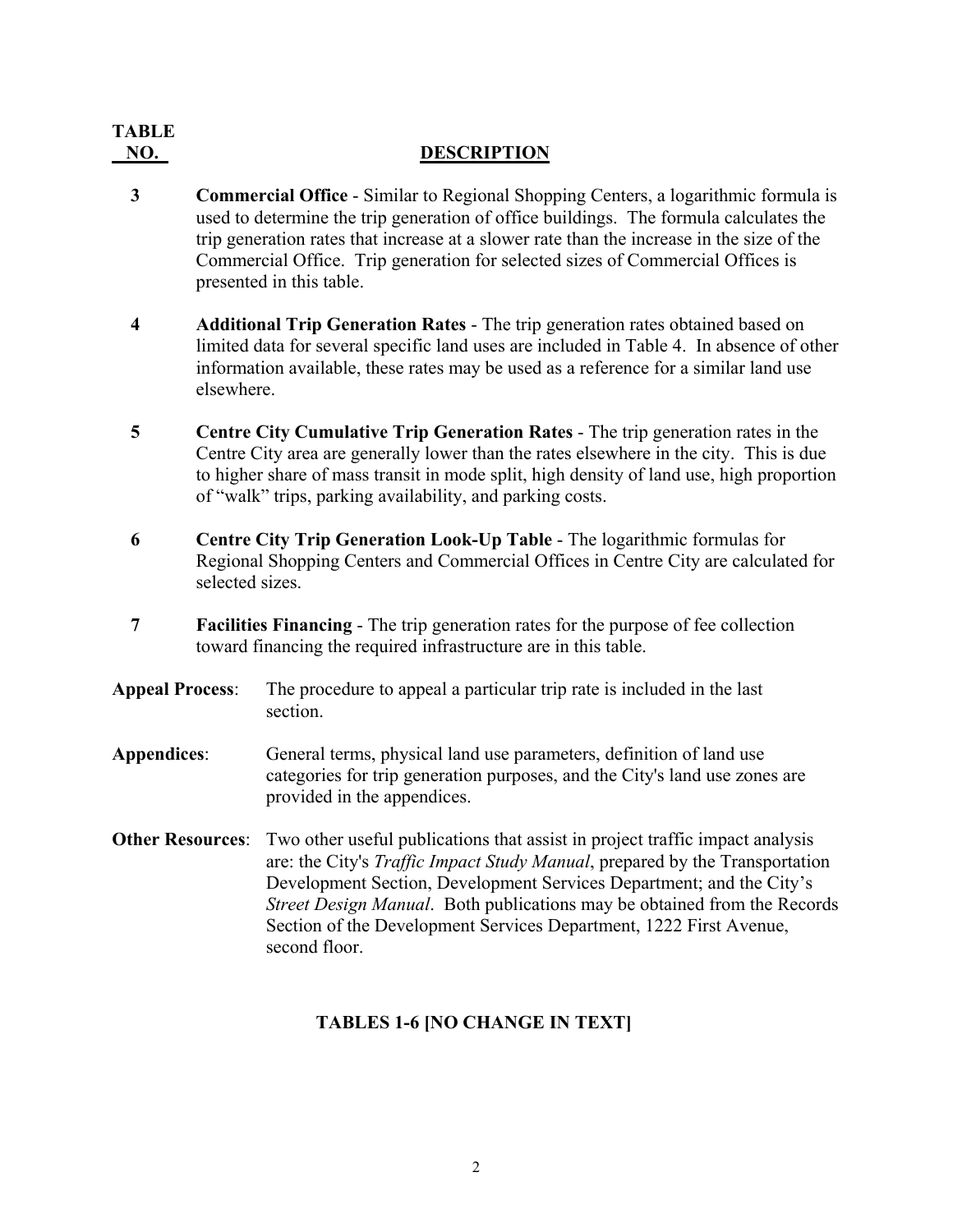#### **TABLE 7** May 2003

### **TRIP GENERATION RATES FOR FACILITIES FINANCING PURPOSES**

### **LAND USE VEHICLE TRIP RATE AGRICULTURE (OPEN SPACE)** 2 trips/acre **AIRPORT** 100 trips/flight; 12 trips/acre General Aviation **2** trips/daily flight; 6 trips/acre Hangar 6 trips/aircraft **CEMETERY** 5 trips/acre **COMMERCIAL-RETAIL** Auto Parts Sales **6. The Sales** 56 trips/1,000 sq ft. Auto Repair Center **20 trips/1,000 sq. ft.** Auto Service & Gas Stations: Gasoline service station **Contract Contract Contract Contract Contract Contract Contract Contract Contract Contract Contract Contract Contract Contract Contract Contract Contract Contract Contract Contract Contract Contrac** Gasoline station with food mart  $^{(1)}$   $\qquad \qquad$   $\qquad \qquad$  40 trips/1,000 sq. ft. + pump dispenser rate Oil change and lubrication service 40 trips/1,000 sq. ft. Tire store 23 trips/1,000 sq. ft.; 27 trips/service stall Truck repair facility with office 140 trips/site Automotive Sales: Ear dealer **Car dealer** 22 trips/1,000 sq. ft.<br>
Car dealer storage **Car dealer** 2000 sq. ft.  $6.5$  trips/1,000 sq. ft. Recreational vehicle dealer 200 trips/acre Car Wash: Full service 450 trips/site Self-serve 80 trip/site (if complimentary) Eoin-operated 108 trips/stall<br>
108 trips/stall<br>
20 trips/1.000 sq. ft. **Catering Company**  $\frac{1}{2}$ Convenience Market Chain  $\left(1\right)$  40 trips/1,000 sq. ft. Discount Store/Discount Club 40 trips/1,000 sq. ft. Drugstore 40 trips/1,000 sq. ft.<br>
Equipment Manufacturing and Retail and the state of the 4,069 trips/site 4,069 trips/site Equipment Manufacturing and Retail Furniture Store 5.5.4 trips<sup>/1</sup>,000 sq. ft. Groeery/Convenience Market 25 trips/1,000 sq. ft. Lumber/Home Improvement Store 27 trips/1000 sq. ft. Nursery 36 trips/1,000 sq. ft. Restaurant: Quality 40 trips/1,000 sq. ft. High Turnover (sit-down)  $40$  trips/1,000 sq. ft. Fast Food (with or without drive-through) 40 trips/1,000 sq. ft. Shopping Center: Neighborhood (30,000 sq. ft. or more GLA on 4 or more acres) 60 trips/1,000 sq. ft. Community (100,000 sq. ft. or more GLA on 10 or more acres) 70 trips/1,000 sq. ft. Regional (300,000 sq. ft. or more GLA)<sup>(2)</sup> 0.8  $\text{Ln}(T) = 0.756 \text{Ln}(x) + 5.25$ <sup>\*</sup> Specialty Retail Center/Strip Commercial 36 trips/1,000 sq. ft. Supermarket 30 and 30 and 40 trips/1,000 sq. ft. **EDUCATION**  Day Care Center 80 trips/1,000 sq. ft. Elementary School 39 trips/1,000 sq. ft. Junior High/Middle School 12 trips/1,000 sq. ft. High School 11 trips/1,000 sq. ft. <del>Furnitt<br>Grocer</del><br><del>Lumbe</del><br>Nurser<br>Restau<br>Qu<br>Hir

\* See Table 2

.

Community College (2 years) 18 trips/1,000 sq. ft. University (4 years or higher) 100 trips/acre University Seminar Facility **4.0 trips/1,000 sq. ft.**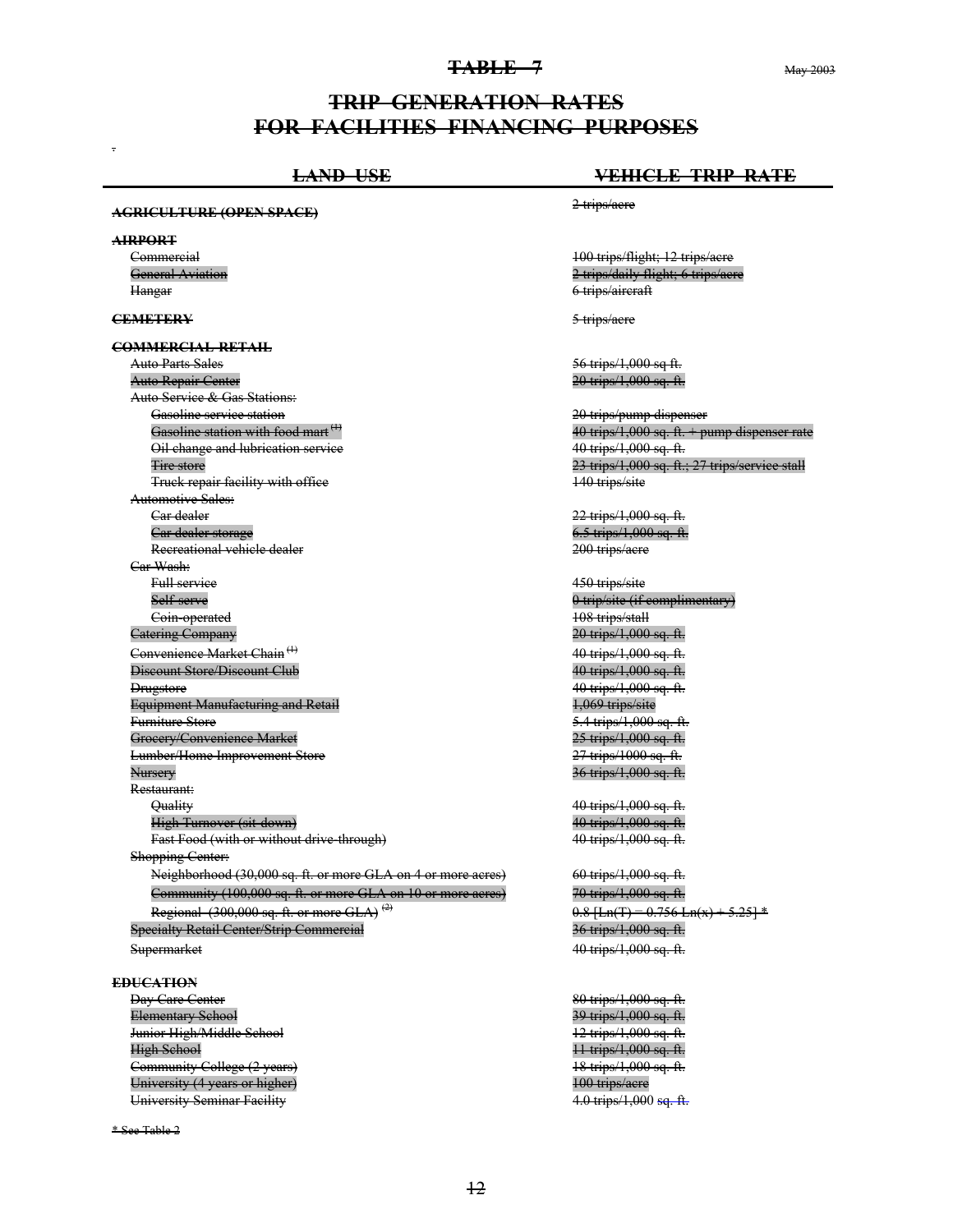#### **TABLE 7 (Continued)** May 2003

**TRIP GENERATION RATES FOR FACILITIES FINANCING PURPOSES** 

#### **FINANCIAL INSTITUTION**

Automated Teller Machine (ATM)<sup>(3)</sup> Bank or Credit Union: Excluding drive-through 112.5 trips/1,000 sq. ft. With drive-through 150 trips/1,000 sq. ft. Drive-through only 187.5 trips/1,000 sq. ft.

#### **HEALTH CARE**

 Convalescent/Nursing 3 trips/bed General 20 trips/1,000 sq. ft. Residential Care Facility 2 trips/bed Substance Rehabilitation Center 4 trips/bed Eri<br>ALTI<br>Conva<br>Genera<br>Reside<br>Substa

#### **HOUSE OF WORSHIP**

General 9 trips/1,000 sq. ft. Without School or Day Care 5 trips/1,000 sq. ft.

#### **INDUSTRIAL**

Asphalt Batch Plant<br>100 trips/usable acre<br>16 trips/1.000 sq. ft. Industrial/Business Park (some commercial included)<br>
Industrial Park, Large \* 11.1 and 1.1 and 1.1 and 1.1 and 1.1 and 1.1.1 and 1.1.1.1.1.1.1.1.1.1.1.1.1.1.1.1. Industrial Park, Large \* 8 trips/1,000 sq. ft. Industrial Park, Small \* 15 trips/1,000 sq. ft.<br>Manufacturing/Assembly Manufacturing/Assembly Mining Operation **Minimum** 100 trips/gross usable acre Rental Storage 2 trips/1,000 sq. ft. Sand/Gravel Quarry Mine 100 trips/gross usable acre Scientific Research and Development **8 trips/1,000 sq. ft.** Truck Terminal 10 trips/1,000 sq. ft.<br>
Warehousing

#### **LIBRARY**

 Less than 100,000 sq. ft. 20 trips/1,000 sq. ft. 100,000 sq. ft. or more 16 trips/1,000 sq. ft.

#### **LODGING**

Hotel (w/convention facilities/restaurant) 10 trips/room Motel 9 trips/room Resort Hotel 8 trips/room 188,88<br><del>DBGIN</del><br>Hotel<br>Motel<br>Resort<br>LITAl

**OFFICE**<br>Commercial Office<sup>(4)</sup> Corporate Headquarters/Single Tenant Office 10 trips/1,000 sq. ft. Court Facility 40 trips/1,000 sq. ft. Department of Motor Vehicles 20 trips/1,000 sq. ft. Express Shipping Distribution Center 10 trips/1,000 sq. ft. Government Office (Civic Center): Less than 100,000 sq. ft.<br>
100,000 sq. ft. or more<br>
16 trips/1,000 sq. ft.  $100,000$  sq. ft. or more Medical Office: Less than 100,000 sq. ft. 20 trips/1,000 sq. ft. 100,000 sq. ft. or more 16 trips/1,000 sq. ft.

 \* Some local serving commercial included \*\* See Table 3

### **LAND USE VEHICLE TRIP RATE**

260 trips/ATM (stand-alone)

5 trips/1,000 sq. ft.

**MILITARY BASE** 2.5 trips/employee (military or civilian)

 $Ln(T) = 0.756 Ln(x) + 3.95$  \*\*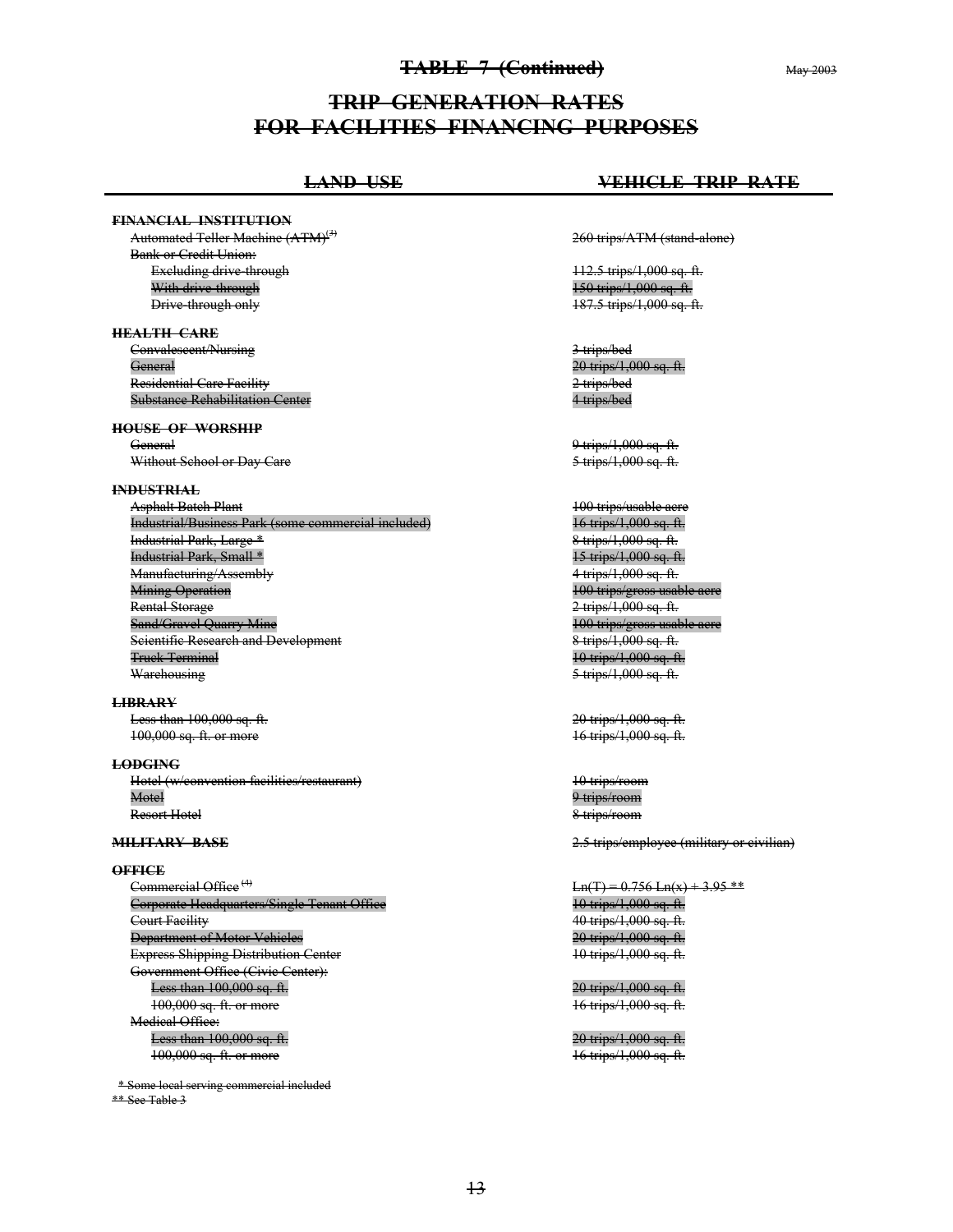#### **TABLE 7 (Continued)** May 2003

### **TRIP GENERATION RATES FOR FACILITIES FINANCING PURPOSES**

### **LAND USE VEHICLE TRIP RATE OFFICE (continued)** Post Office: Less than 100,000 sq. ft. 20 trips/1,000 sq. ft. 100,000 sq. ft. or more Research and Development (may include light manufacturing) 18 trips/1,000 sq. ft. **RECREATION**  Auditorium **0.6 trip/1,000 sq. ft.** Bowling Center 30 trips/lane Bungee Jumping Tower 115 trips/site<br>
Golf Course 600 trips/cou 600 trips/course Marina **4** trips/berth Movie Theater **80** trips/1,000 sq. ft.; 1.8 trips/seat Park: Beach, Ocean or Bay **600** trips/1,000 sq. ft. of shoreline Developed **Exercise 2** trips/acre 50 trips/acre Undeveloped 5 trips/acre Racquetball/Tennis/Health Club 40 trips/1,000 sq. ft. Roller Skating Rink **40** trips/1,000 sq. ft. San Diego Zoo 115 trips/acre Sea World 80 trips/acre Sport Facility: Indoor 30 trips/acre Outdoor 50 trips/acre 3.1 trips/parking space **RESIDENTIAL**  Convent 2 trips/room Estate Housing 12 trips/dwelling unit Mobile Home **3** trips/dwelling unit Multiple Dwelling Unit: Under 20 dwelling units/acre acreases and the state of the Strips/dwelling unit Over 20 dwelling units/acre and the contract of the contract of trips/dwelling unit Physically Disabled Residence 4.5 trips/dwelling unit Recreational Vehicle Park 3 trips/hook-up Recreational Vehicle Monthly Rental 2 x 1/(T.O.) x number of hookups x 0.85 Retirement/Senior Citizen Housing 4 trips/dwelling unit Single Dwelling Unit: Urbanized Area 9 trips/dwelling unit Urbanizing Area 10 trips/dwelling unit Single Resident Occupancy 2.5 trips/room **SOCIAL SERVICES**  Homeless Shelter 2 trips/bed Salvation Army 610 trips/1,000 sq. ft. Senior Citizen's Center 2 trips/parking space Work Furlough Facility 4 trips/bed **TRANSPORTATION FACILITIES**  Bus Depot<br>
Park & Ride Lots<br>
200 trips/acre: 600 to 400 trips/acre; 600 trips/paved acre Transit Station (rail) 300 trips/acre **Swimming Pool**

**Notes:** 

(1) For each 750 sq. ft. (or any portion thereof greater than 500 sq. ft.) of convenience store floor area, a discount of 50% shall be applied to one automotive fuel dispensing position. All other dispensing positions shall be charged the normal rate.

(2) Refer to note 6 (page 6) under Table 1.

(3) If any ATM is new to an institution, the rate is also 260 trips/ATM.

(4) Refer to note 6 (page 6) under Table 1.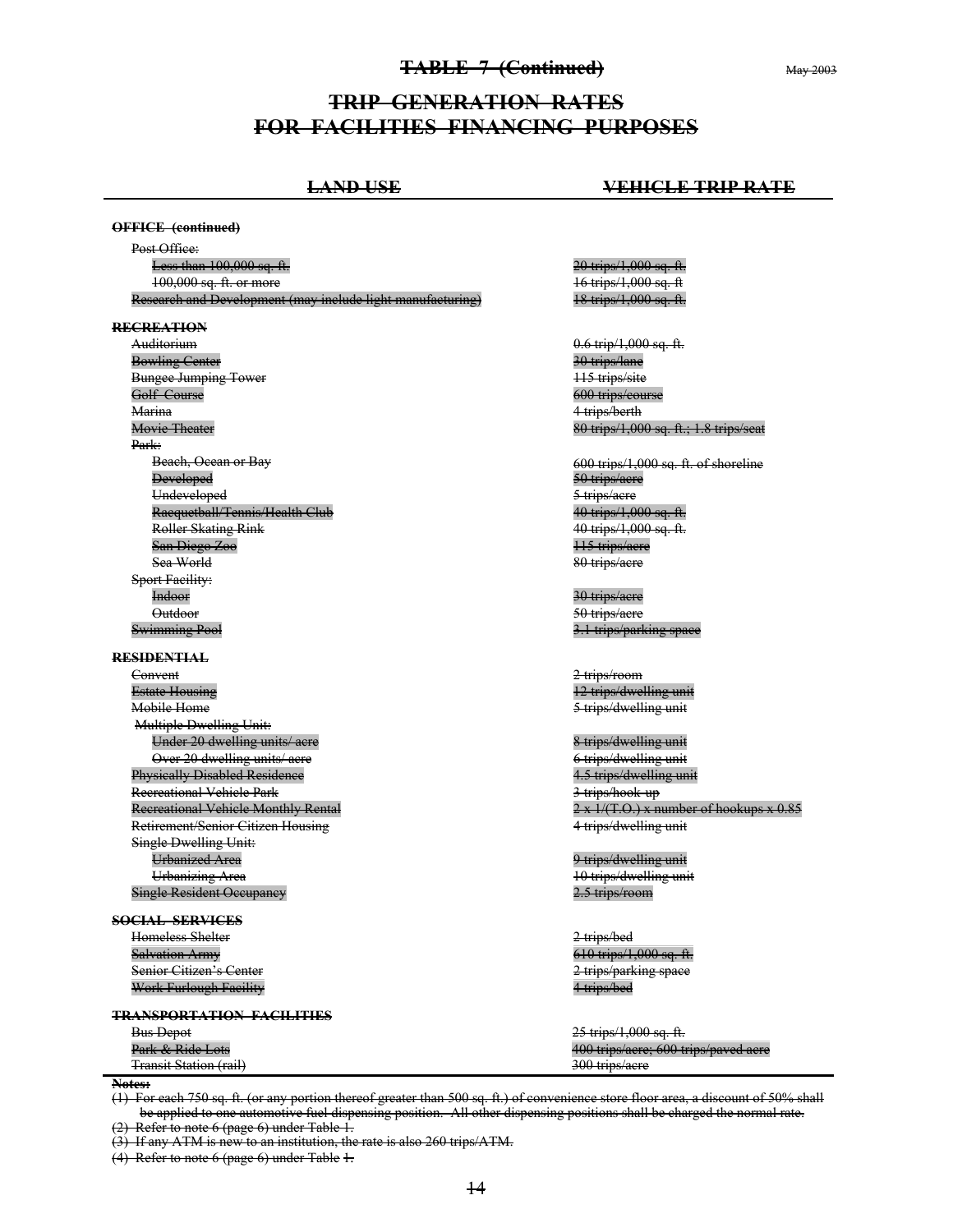### **APPEAL PROCESS**

The trip generation rates in this manual may be appealed if the proposed project is unique and does not conform to the land uses in the City's *Trip Generation Manual*. A trip generation study of similar sites must be conducted by a registered traffic engineer. The study method must be approved in advance by the City before the study may be conducted.

Prior to conducting a trip generation study, the consultant must meet with the City's Transportation Development Section of the Development Services Department to discuss the appeal. The purpose of the meeting is to decide if it is appropriate to have a separate trip rate for the particular land use in question, and if so, how the trip generation study is to be conducted. The methodology must be approved by the Transportation Development Section in advance of the trip generation study.

A study of several sites is typically required for the trip generation study. Typically four study sites are desired. All study sites and procedures must be approved by the Transportation Development Section in advance. The studies will require a twenty-four-hour machine count at each driveway site for a minimum of two days. Additional days, or specific days of the week, may be required depending on the land use being studied.

Once the sites and the procedures have been approved, the data collection may begin. The completed field count data would then be submitted to the Transportation Development Section with a summary of the proposed trip generation rate for the studied land use. This data should be supplemented with an explanation of why the proposed trip generation rate should be used instead of the City's trip generation rate.

The Senior Traffic Engineer of the Transportation Development Section will review and comment on the trip generation study. If approved, the consultant may use the new trip generation rate for the traffic study of the project with unique character. The Transportation Development Section will inform the Facilities Financing Section and the Transportation Planning Division when a new rate is approved for the studied land use.